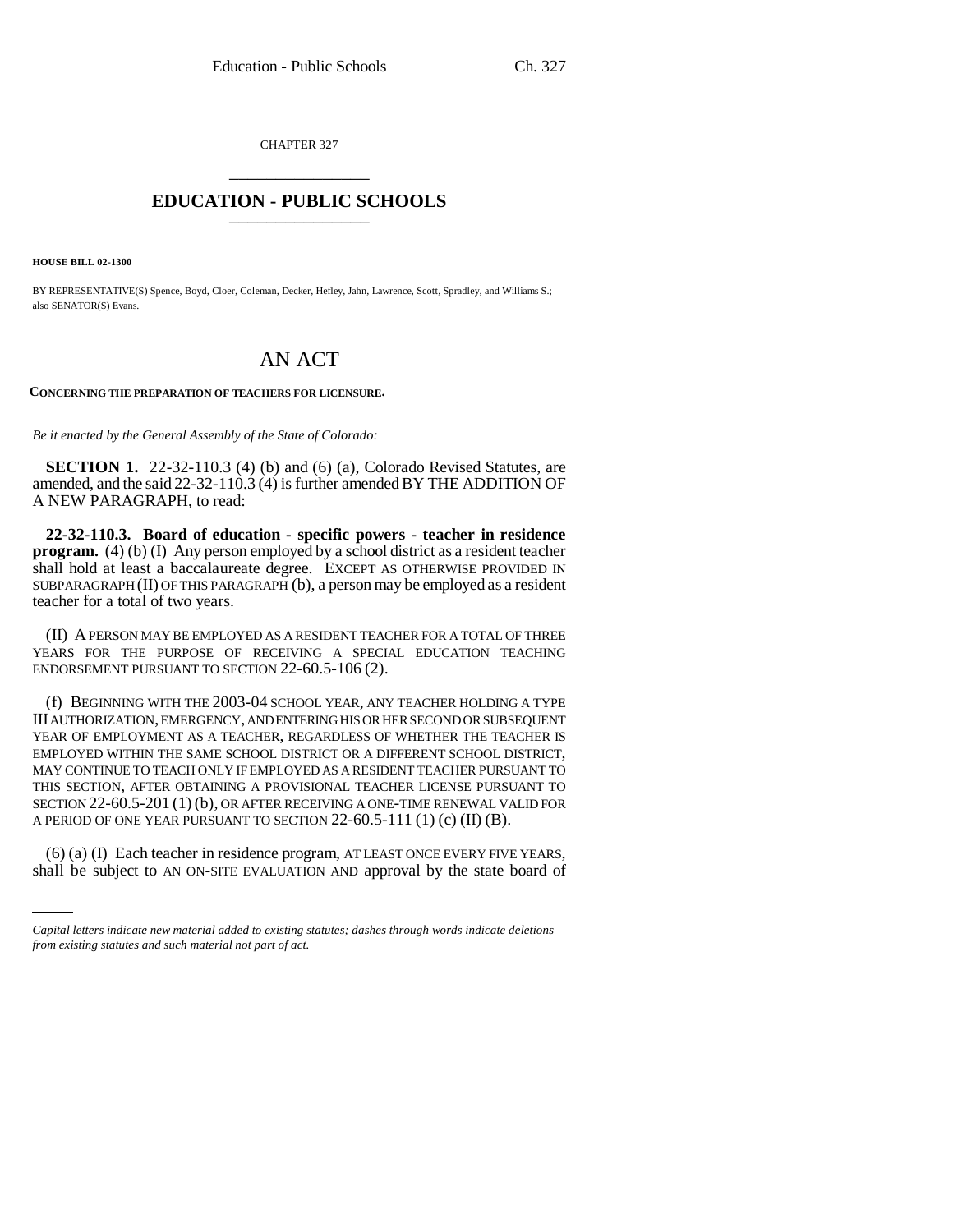education to ensure that it meets the requirements of this section. Any teacher in residence program that does not meet the requirements of this section shall be subject to disapproval by the state board of education.

(II) THE STATE BOARD OF EDUCATION, WHENEVER PRACTICABLE, SHALL SCHEDULE AN ON-SITE EVALUATION OF A TEACHER IN RESIDENCE PROGRAM THAT IS OFFERED IN COLLABORATION WITH AN INSTITUTION OF HIGHER EDUCATION TO COINCIDE WITH THE REVIEW OF THAT INSTITUTION'S TEACHER PREPARATION PROGRAM BY THE COMMISSION ON HIGHER EDUCATION PERFORMED PURSUANT TO SECTION 23-1-121(4)  $(a)$  (II), C.R.S.

(III) Any teacher in residence program that is disapproved by the state board of education pursuant to SUBPARAGRAPH (I) OF this subsection  $(6)$  PARAGRAPH (a) shall be terminated by the implementing school district or board of cooperative services on completion of the academic year in which the program is disapproved; except that the school district or board of cooperative services may continue to operate the teacher in residence program if, prior to the end of said academic year, the school district or board of cooperative services redesigns the teacher in residence program to meet the requirements of this section and the redesigned program is approved by the state board of education pursuant to SUBPARAGRAPH (I) OF this subsection (6) PARAGRAPH (a).

**SECTION 2.** 22-32-110.3, Colorado Revised Statutes, is amended BY THE ADDITION OF A NEW SUBSECTION to read:

(7) NOTWITHSTANDING ANY OTHER PROVISION OF THIS SECTION TO THE CONTRARY, A SCHOOL DISTRICT MAY HIRE A PERSON TO TEACH AS A RESIDENT TEACHER FOR ANY PORTION OF THE TWO-YEAR RESIDENCY PROGRAM IF THE PERSON COMPLETES ALL REMAINING REQUIREMENTS FOR AN APPROVED PROGRAM OF PREPARATION WITHIN TWO YEARS AFTER BEING HIRED AS A RESIDENT TEACHER.

**SECTION 3.** 22-60.5-111 (1) (c), Colorado Revised Statutes, is amended to read:

**22-60.5-111. Authorization - types - applicants' qualifications.** (1) Pursuant to the rules of the state board of education, the department of education is authorized to issue the following authorizations to persons of good moral character meeting the qualifications prescribed by this section and by the rules of the state board of education:

(c) (I) A type III authorization, emergency, authorizes school districts to employ a person to teach or to perform services as a principal, administrator, or special services provider, at a particular grade level or in a special subject or service area when, in the judgment of the state board of education, an emergency exists due to a demonstrated shortage of licensed teachers, principals, administrators, or special services providers, whichever is appropriate, with appropriate endorsements and such action is essential to the preservation of good instructional programs in the public schools and to the educational well-being of the children enrolled therein. EXCEPT AS OTHERWISE PROVIDED IN SUBPARAGRAPH (II) OF THIS PARAGRAPH (c), a type III emergency authorization shall be valid for a period of one school year and may be renewed. Notwithstanding the other provisions of this paragraph (c), a type III emergency authorization for a person to teach shall not be issued or renewed unless